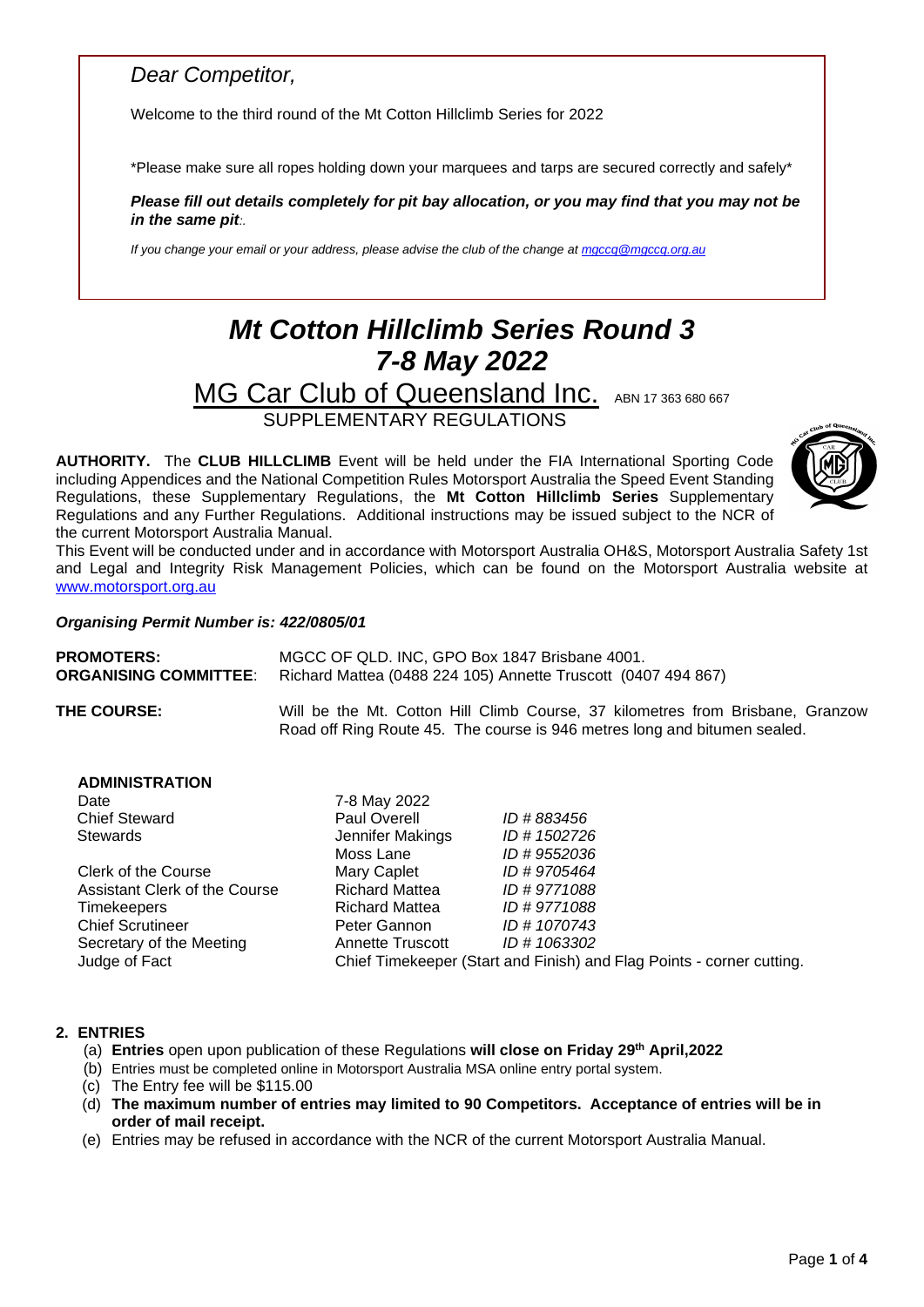#### **3. Classes**:

|                                                              | Formula Libre Cars                                | 11 | Road Registered Production Sedan Cars                        |  |
|--------------------------------------------------------------|---------------------------------------------------|----|--------------------------------------------------------------|--|
| 2                                                            | Formula Ford - Formula Ford 1600                  | 12 | Modified Production Sedan Cars & Invited Cars                |  |
| 3                                                            | Formula Vee - 1200, 1600                          |    | All individual Historic Sports & Racing Classes up to 1965   |  |
| 4                                                            | 2A Sports Cars (Open & Closed)                    | 14 | All individual Historic Sports & Racing Classes 1966 onwards |  |
| 5                                                            | 2B, 2F Production Sports Cars                     | 15 | All individual Historic Touring Cars Classes                 |  |
| 6                                                            | 2C Sports 1300/SuperSports                        | 16 | Superkarts - One Class                                       |  |
| 7                                                            | Clubman Sports Cars                               | 17 | <b>Improved Production Cars</b>                              |  |
| 8                                                            | <b>Production Rally Cars</b>                      | 18 | Hyundai X3 Series Vehicles (one class).                      |  |
| 9                                                            | All Wheel drive $-$ Forced Induction (Tyres Free) | 19 | Regularity                                                   |  |
| 10                                                           | <b>Sports Sedans</b>                              |    |                                                              |  |
| OTHER CLASSES MAY BE ADDED DEPENDING ON THE ENTRIES RECEIVED |                                                   |    |                                                              |  |

**3. ELIGIBILITY OF COMPETITORS.** Persons eligible to compete are the Competitors and Drivers who are members of M.G. Car Club of Queensland Inc or other Motorsport Australia affiliated club. (Points will be awarded to usual MG Car Club Perpetual Trophies).

Relief Drivers are not allowed on dual entries.

MINIMUM LICENCES: Current Motorsport Australia Speed/Speed Junior, or above, club membership and Motorsport Australia vehicle Log Book (if issued)

**NOTE:** All Queensland road registered cars (Trade Plates are not acceptable) must have an **original** 3 rd Party extension certificate on their current Qld Transport Registration provided by the 3<sup>rd</sup> Party insurer, specifically covering the days of each competition.

**4. STARTING TIME** Official timed runs will commence at 11.00am on Saturday 7th May 2022 and 8:30am on Sunday 8<sup>th</sup> May 2022, unless otherwise notified in Further Regulations. Running order will be as published.

#### **5. SCRUTINY TIME AND PLACE**

 **Scrutiny will be conducted at this event**. **Scrutiny will start at the Scrutiny Bay from 8.15 am on Saturday and 7.30 am Sunday and will follow all COVID-19 distancing rules** 

 **All Competitors licences we be checked prior to the even via the Motorsport Australia Portal. Please take your log book ,apparel , Self Scrutiny checklist and Self Statement of Vehicle Compliance Form, copy of Third Party Extension if applicable and club membership card to the Secretary's Office prior to Scrutiny.**

(a) Numbers allocated in the Entry List must also be in the appropriate places on the vehicle as per the current Motorsport Australia Manual.

- (b) Parc Ferme is the area covered by the scrutineering roofed area.
- (c) The Chief Scrutineer is Peter Gannon.

(d) The Chief Scrutineer or his nominee shall be the Judge of Fact in all matters pertaining to the safety of a vehicle, equipment or clothing.

- **6. DRIVERS BRIEFING:** Drivers Briefing may be 10.45 am Saturday and will be at 8.15am Sunday of the competition at the Scrutiny shed. Any changes will be advised by the Public Address system.
- **7. COMPETITION:** (a) FTD and Class winners will be the Drivers with the fastest time in each class **and**/or outright.

#### **8. VEHICLES:**

All vehicles shall comply with Schedule A and B of the current Motorsport Australia Manual.

#### **9. GENERAL**:

(a) Event Organisers reserve the right to cancel, abandon or postpone the Event in accordance with the NCR of the current Motorsport Australia Manual.

(b) *Competitors permanent racing numbers will be allocated where possible. Competitors must use the number shown on the official list of entries. This number must be displayed on both sides of the vehicle in a professional manner. Some laminated numbers may be borrowed on an occasional basis from administration*.

(c) Protests must be lodged in accordance with the NCR of the current Motorsport Australia Manual.

(d) Any Further Regulations, Bulletins and Results will be posted to the Notice Board beside the Canteen.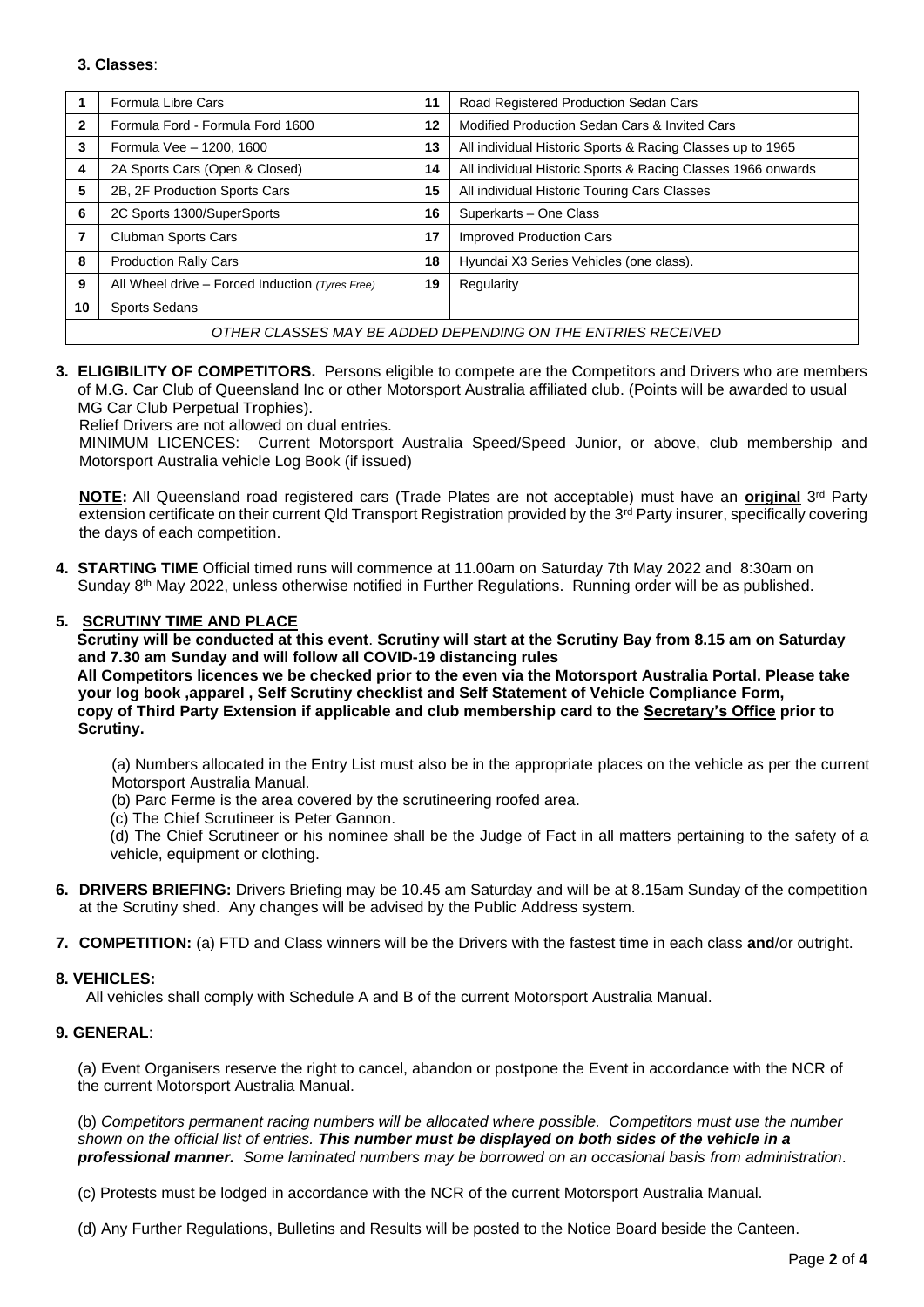#### (e ) **ACCESS TO TIMING AND TRACK:**

The timing shed shall be out of bounds to all except those in an official capacity. Should it be necessary for a Competitor to speak to an Official, they may come to the back door but must remain outside until a necessary Official attends to them.

Competitors/Pit Crews/Spectators **are not permitted to enter the circuit in the event of an incident unless directed by Senior Official.** 

(F) **ALL AUTOMOBILES MUST BE FITTED WITH AN EFFICIENT MUFFLER TO LIMIT NOISE BELOW 95dB.** Noise readings will be taken during the first run and randomly thereafter. Cars exceeding the 95dB limit will only be given one opportunity to modify their exhaust before continuing. If the vehicle exceeds the noise limit a second time *they will be disqualified from the Event*. For any run in which the noise limit is exceeded, no time will be recorded. (NLE – Noise Limit Exceeded). Judges of Fact for the noise measurements will be the appointed Sound Monitor, Chief Scrutineer and Clerk of the Course**.**

- (g) Fuel shall comply with Schedule G of the current Motorsport Australia Manual.
- (h) Fire Extinguishers: All fire extinguishers must comply with Schedule H of the current Motorsport Manuel It is a condition of entry that Competitors agree to pay all costs incurred by the MG Car Club of Qld. Inc. for the use of any firefighting equipment on any vehicles used /operated by the Driver/Drivers Pit Crew.
- (i) Timing Gear: Drivers may be asked to make restitution for any damage caused by them to the timing gear.
- (j) Seat Belts: All vehicles must comply with Schedule I of the current Motorsport Australia Manuel.
- (k) Any competition vehicle with a fitted roll cage (Motorsport Australia log booked or not) shall comply with The Schedule J in the current Motorsport Manuel.
- (l) All Apparel including Helmet and head and Body Protection shall comply with Schedule D in the current Motorsport Manuel
- (m) Speed Limit in Pits 10 kph, penalties may be applied if directions given by Officials are not followed
- (n) Driving around the Pits to warm up cars or registered cars leaving the circuit to warm up cars is prohibited
- (o)Track boundary marker cones incur 5 second penalty each if dislodged.
- (p) False Starts: Once the beam has been broken, the run is deemed to have begun. A pushback restart will not be allowed.
- (q) Results will be published on the Club website [www.mgccq.org.au](http://www.mgccq.org.au/) within the required 72 hours. Those requiring mailed results should advise the Event Secretary accordingly.

#### 10. **ALCOHOL, DRUGS AND OTHER SUBSTANCES**

The holder of a Motorsport Australia *Licence* (or a *Licence* issued by another *ASN*) may be tested for the presence of any drug or other banned substance and subject to a penalty for a breach of the Australian National Anti-Doping Policy and/or the Motorsport Australia Illicit Drugs in Sport (Safety Testing) Policy at [www.motorsport.org.au.](http://www.motorsport.org.au/)

Consumption of alcohol in the paddock, pits or any other *Reserved Area* is prohibited until all *Competition* is concluded each day. The holder of a Motorsport Australia *Licence* (or a *Licence* issued by another *ASN*) may be tested for the presence of alcohol by a Motorsport Australia Accredited Testing Official (CATO) in accordance with the Motorsport Australia Alcohol Policy at [www.motorsport.org.au.](http://www.motorsport.org.au/)

#### **11. INSURANCE**

Certain public property, professional indemnity and personal accident insurance is provided by Motorsport Australia in relation to the Event. Further details can be found in the Motorsport Australia Insurance Handbook, available at [www.motorsport.org.au](http://www.motorsport.org.au/)